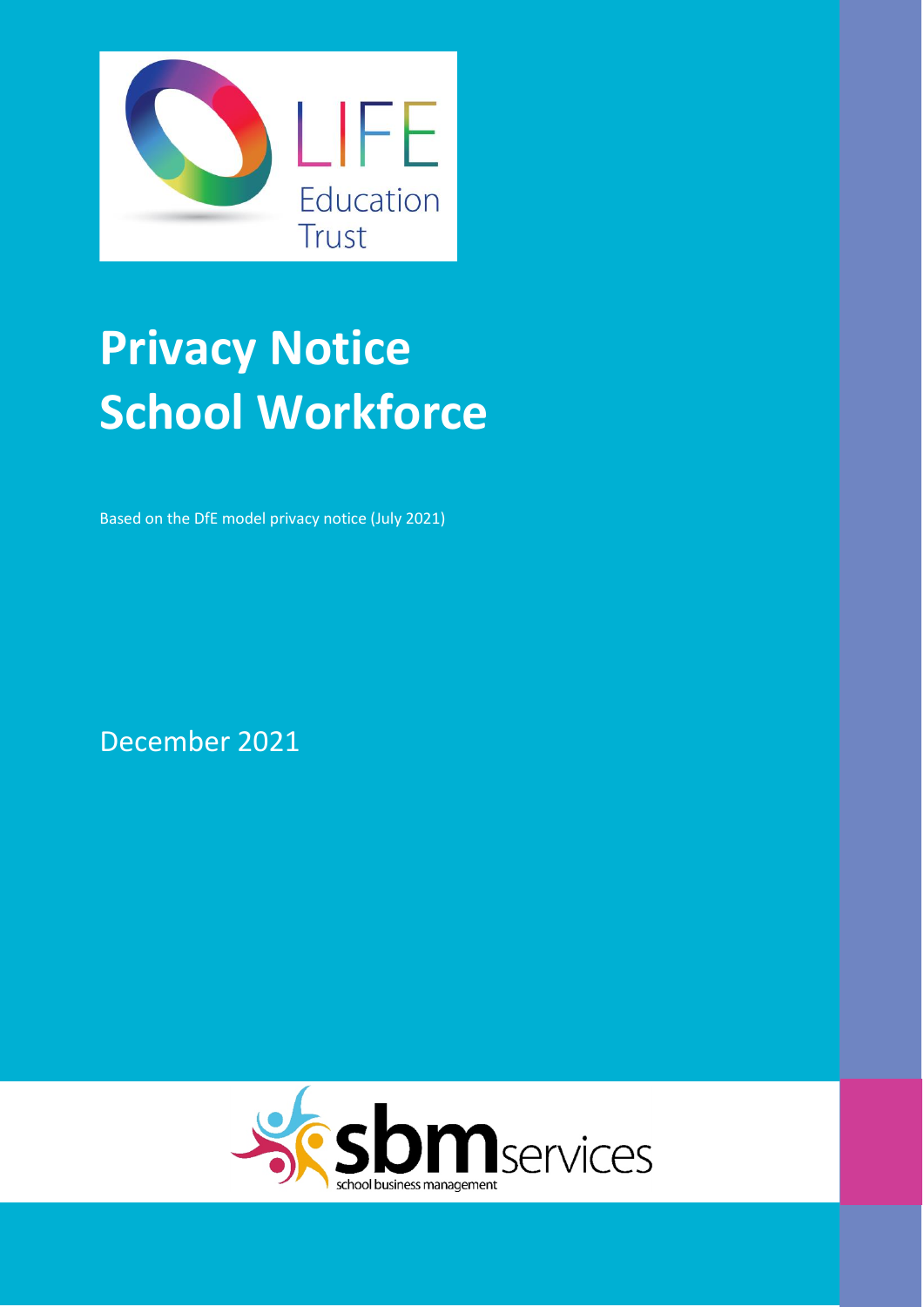## **Version History**

| $\sqrt{21.1}$ | December 2021 | Amendments to DfE model pupil privacy notice applied within |
|---------------|---------------|-------------------------------------------------------------|
|               |               | this template.                                              |

#### **Amendments within v21.1**

Amended GDPR reference to UK GDPR where applicable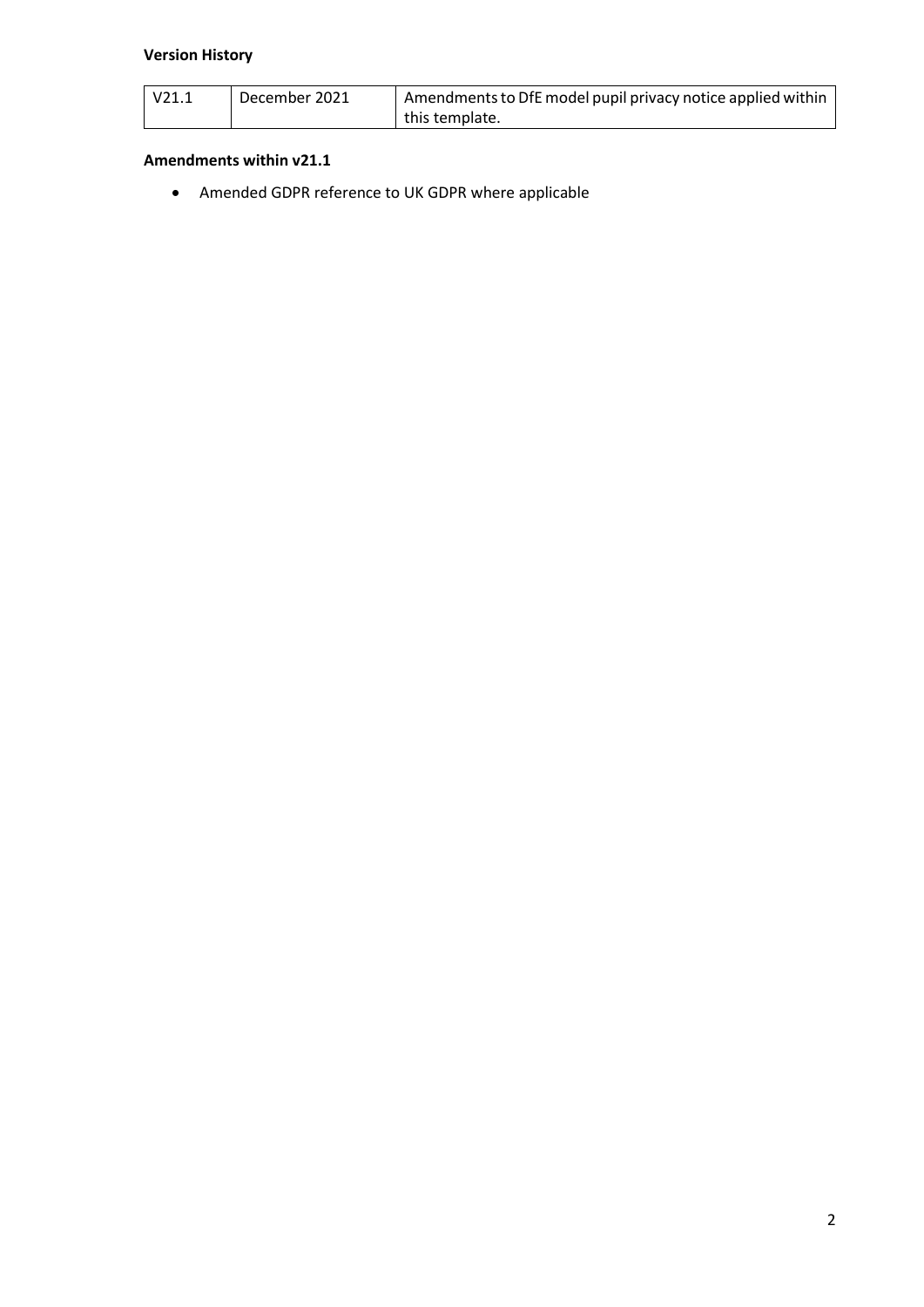**This template contains suggested wording to make available to those employed to teach, or otherwise engaged to work, at a school or a local authority to explain how you use their personal information. You should review and amend this notice to reflect local needs and circumstances.**

**This template is taken from the DfE privacy notice model document.**

## **Privacy Notice (How we use school workforce information)**

This privacy notice explains how we collect, process and manage information for the school workforce. That includes employed members of staff, volunteers, including trustees and governor, trainee teachers, apprentices and work experience/workplace placements.

LIFE EDUCATION TRUST is the data controller for the use of personal data in this privacy notice.

## **The categories of school workforce information that we collect, process, hold and share include:**

- personal information (such as name, employee or teacher number, national insurance number)
- special categories of data including characteristics information such as gender, age, ethnic group
- contract information (such as start dates, hours worked, post, roles and salary information)
- work absence information (such as number of absences and reasons)
- qualifications (and, where relevant, subjects taught)
- medical information
- other personal information
- references

## **Why we collect and use this information**

We share information to comply with statutory, regulatory and contractual obligations. These may include, but are not limited to:

- improving the management of workforce data across the sector enabling development of a comprehensive picture of the workforce and how it is deployed
- pay salaries and pension contributions
- informing the development of recruitment and retention policies
- allowing better financial modelling and planning
- enabling ethnicity and disability monitoring
- supporting the work of the School Teachers' Review Body
- comply with guidance such as 'Working Together' and safeguarding obligations
- facilitating good governance
- internal reviews and quality monitoring
- CPD and staffing issues

If we are required to comply with other legal obligations not listed above, we will share data only when it is lawful to do so.

## **The lawful basis on which we process this information**

We must make sure that information we collect and use about our workforce is in line with the GDPR and Data Protection Act. This means that we must have a lawful reason to collect the data, and that if we share that with another organisation or individual we must have a legal basis to do so.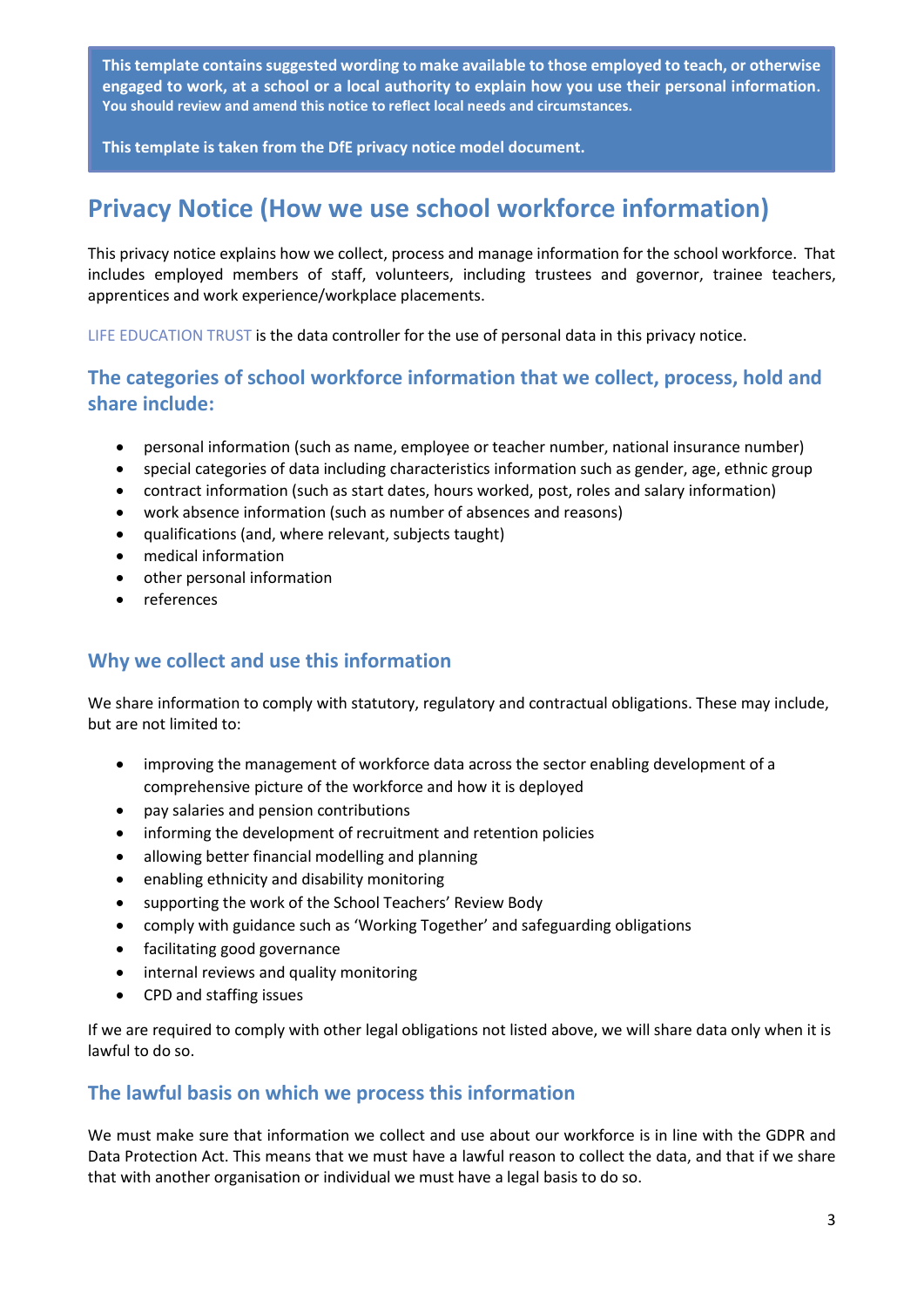The lawful basis for schools to collect and process information comes from a variety of sources, such as Article 6 and Article 9 of the GDPR and the Safeguarding of Vulnerable Groups Act 2006. We also have obligations to organisations such as HMRC and the Department of Work and Pensions.

## **Collecting this information**

We collect personal information via annual staff collection sheets and staff contract forms

Workforce data is essential for the school's operational use. Whilst the majority of personal information you provide to us is mandatory, some of it is provided to us on a voluntary basis. In order to comply with UK GDPR, we will inform you at the point of collection, whether you are required to provide certain school workforce information to us or if you have a choice in this.

## **Storing this information**

We hold data securely for the set amount of time shown in our data retention schedule. For more information on our data retention schedule and how we keep your data safe, please visit *https://lifeeducationtrust.com/wp-content/uploads/2021/01/LIFE-Retention-Schedule-Ratified-June-2020.pdf*

## **Who we share this information with**

We routinely share this information with:

- our local authority
- the Department for Education (DfE)
- safeguarding and protection for children and vulnerable adults
- payroll services
- legal advisers
- insurance providers
- HMRC
- Teacher Pension Scheme and the Local Government Pension Scheme (and other pension providers)
- health professionals

## **Why we share school workforce information**

We do not share information about workforce members with anyone without consent unless the law and our policies allow us to do so.

#### **Department for Education (DfE)**

We share personal data with the Department for Education (DfE) via various statutory data collections. This data sharing underpins workforce policy monitoring, evaluation, and links to school funding / expenditure and the assessment educational attainment.

#### *[For use by academies and free schools only:]*

We are required to share information about our school employees with the (DfE) under section 5 of the Education (Supply of Information about the School Workforce) (England) Regulations 2007 and amendments.

#### *[For use by pupil referral units only:]*

We are required to pass information about our school employees to the Department for Education (DfE) under section 5 of the Education (Supply of Information about the School Workforce) (England) Regulations 2007 and amendments.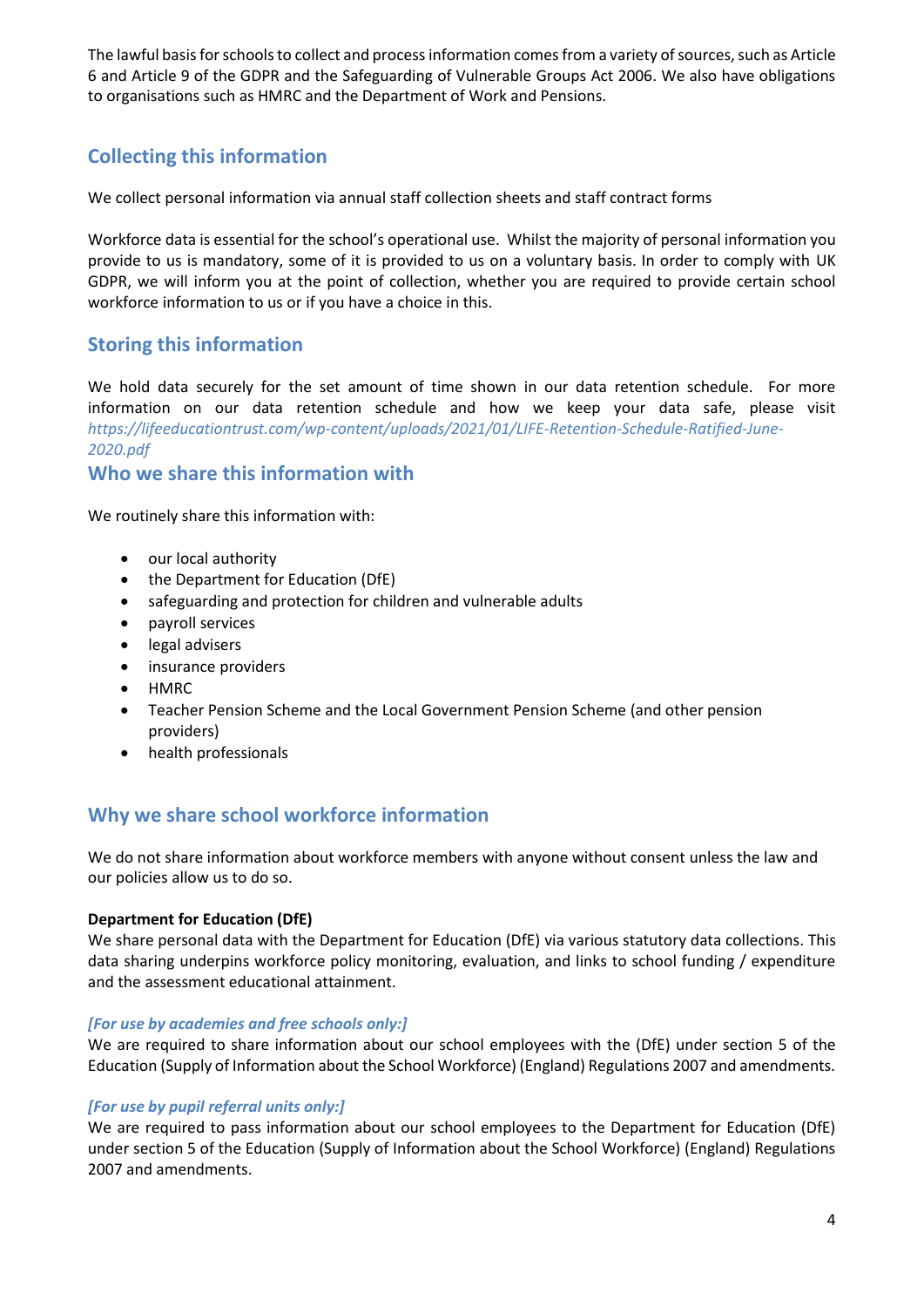All data is transferred securely and held by the DfE under a combination of software and hardware controls which meet the current government security policy framework.

For more information, please see 'How Government Uses your Data' section of this privacy notice.

### **Requesting access to your personal data**

Under data protection legislation, you have the right to request access to information about you that we hold. To make a request for your personal information, contact *Mrs D Broom, c/o info@lifeeducationtrust.com*

You also have the right to:

- to ask us for access to information about you that we hold
- to have your personal data rectified, if it is inaccurate or incomplete
- to request the deletion or removal of personal data where there is no compelling reason for its continued processing
- to restrict our processing of your personal data (i.e. permitting its storage but no further processing)
- to object to direct marketing (including profiling) and processing for the purposes of scientific/historical research and statistics
- not to be subject to decisions based purely on automated processing where it produces a legal or similarly significant effect on you

If you have a concern about the way we are collecting or using your personal data, we ask that you raise your concern with us in the first instance. Alternatively, you can contact the Information Commissioner's Office at <https://ico.org.uk/concerns/>

#### **Last updated**

We may need to update this privacy notice periodically, so we recommend that you revisit this information from time to time. This version was last updated on *December 2021*

#### **Further information**

If you would like to discuss anything in this privacy notice, please contact *Mrs D Broom c/o info@lifeeducationtrust.com*

#### **More information about Data Protection and our Policies**

How we manage the data and our responsibilities to look after and share data is explained in our Data Protection policy and connected policies which are also available on our website.